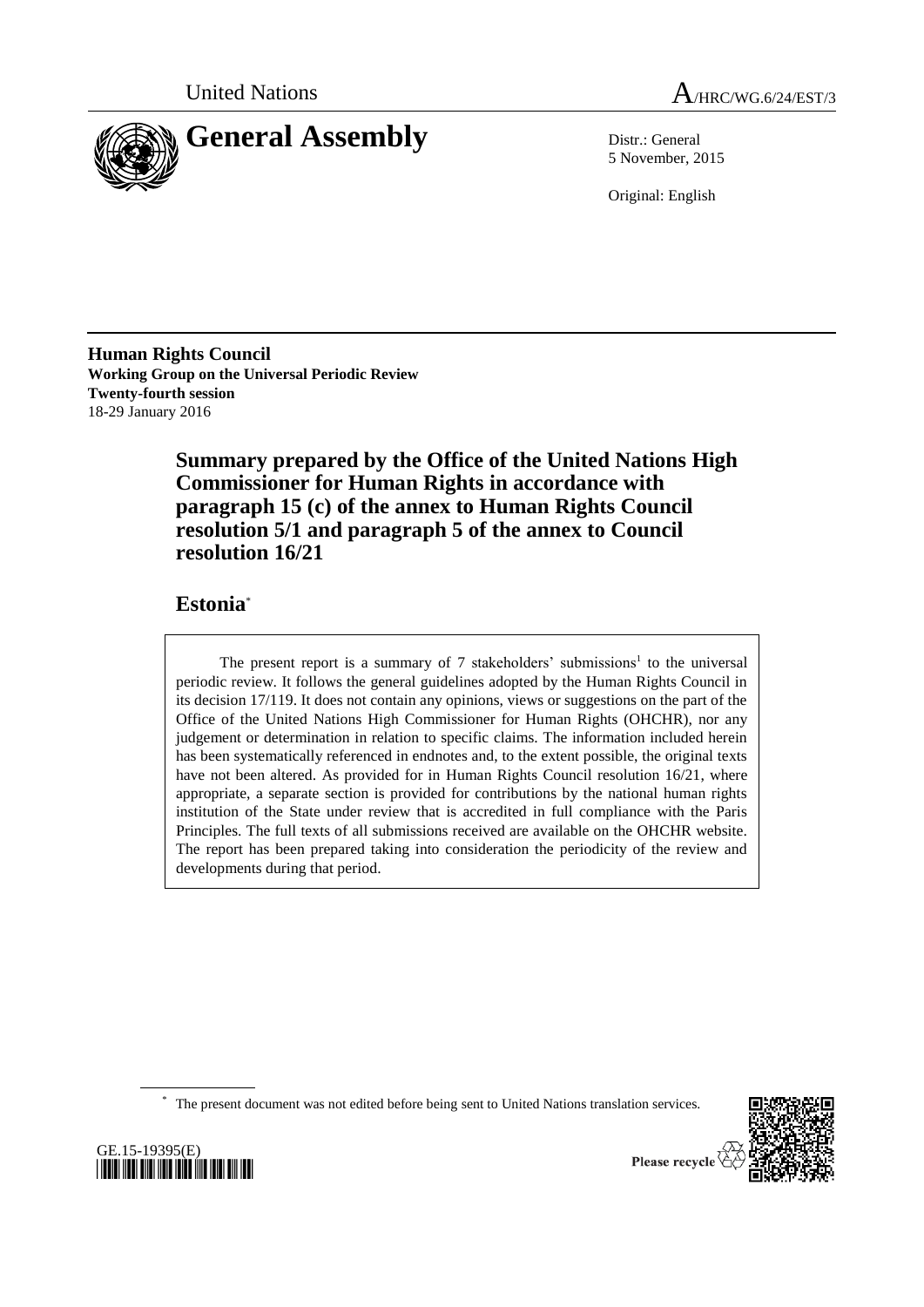# **Information provided by stakeholders**

# **A. Background and framework**

### **1. Scope of international obligations**

1. Joint Submission 1(JS1) noted that Estonia was not party to any international instruments dealing specifically with statelessness.<sup>2</sup> Human Rights Watch (HRW) recommended that Estonia ratify the 1954 Convention Relating to the Status of Stateless Persons, the 1961 Convention on the Reduction of Statelessness and the European Convention on Nationality.<sup>3</sup>

#### **2. Constitutional and legislative framework**

2. The European Union Agency for Fundamental Rights (EU-FRA) noted that Estonia adopted a new Child Protection Act in November 2014. It stated that NGOs working on the rights of children supported the new law, seeing it as a substantial step forward in the protection of the rights of children. Several NGOs, however, considered that the new legislation disproportionately limited the right to privacy and family life, as Article 33 empowered social workers and police officers to remove a child from the home for up to 72 hours without court permission if they believed that the child was in danger.<sup>4</sup>

#### **3. Institutional and human rights infrastructure and policy measures**

3. The Commissioner for Human Rights of the Council of Europe (CoE-Commissioner) observed that there was no institution in Estonia that had accreditation as a national human rights institution (NHRI) from the International Coordinating Committee of National Human Rights Institutions under the Paris Principles. He noted that UN bodies and human rights NGOs had repeatedly called for the creation or designation of such an institution.<sup>5</sup>

4. CoE-Commissioner encouraged Estonia to establish or designate a national human rights institution compliant with the Paris Principles. Pluralistic representation, being a central condition for the effective functioning of NHRIs, could be ensured, for example, through the establishment of a broadly representative advisory body on human rights which would be associated with the NHRI.<sup>6</sup>

5. The European Committee for the Prevention of Torture and Inhuman or Degrading Treatment or Punishment (CoE-CPT) noted that the assignment of additional tasks as national preventive mechanism (NPM) to the Chancellor of Justice did not give rise to any organisational changes within the Office. Instead, all staff members could be engaged on both the traditional Ombudsman-related tasks and NPM work. CoE- CPT suggested that consideration be given to setting up a separate unit or department within the office of the Chancellor of Justice, to be responsible for the NPM functions.<sup>7</sup>

6. CoE-Commissioner observed that public awareness of the Chancellor's functions as the Ombudsman for Children was quite limited. He encouraged the Chancellor of Justice, in co-operation with other authorities and NGOs, to increase the visibility and awareness of the institution of the Children's Ombudsman among children and the general public, including ethnic minorities.<sup>8</sup>

7. CoE-Commissioner stated that the Gender Equality and Equal Treatment Commissioner (Gender Equality Commissioner) remained understaffed and underfunded, despite the institution's broad mandate.<sup>9</sup> The Committee of Ministers of the Council of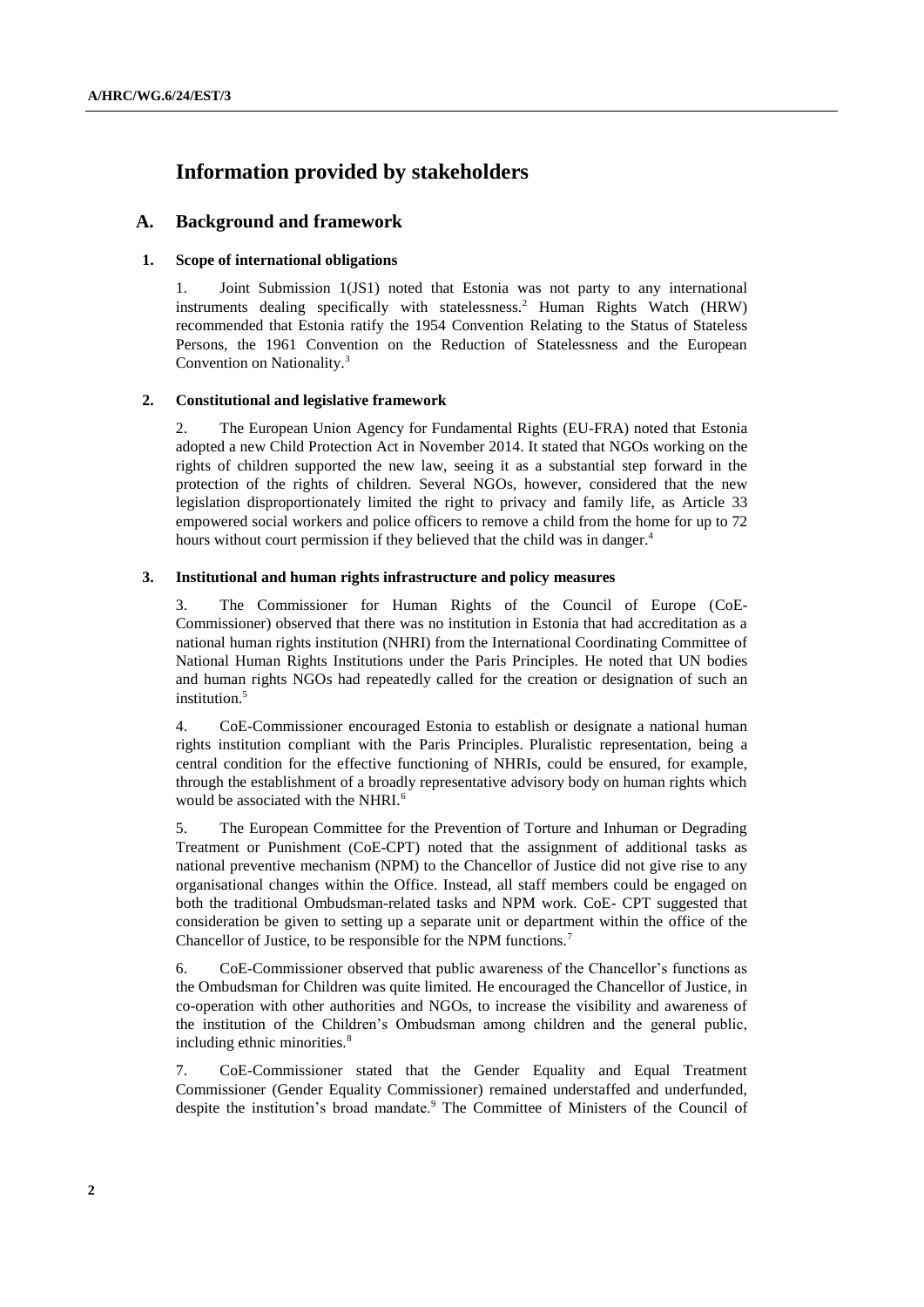Europe (CoE-CM) made a similar observation.<sup>10</sup> CoE-Commissioner urged the authorities to provide the Gender Equality Commissioner with sufficient resources to enable the institution to fulfil its mandate effectively and independently. The Gender Equality Commissioner should be able to play a central role in promoting a culture of equality in society by raising awareness, providing advice to authorities and carrying out independent research.<sup>11</sup>

## **B. Cooperation with human rights mechanisms**

n/a

# **C. Implementation of international human rights obligations, taking into account applicable international humanitarian law**

#### **1. Equality and non-discrimination**

8. CoE-CM stated that the Equal Treatment Act provided protection from discrimination on the grounds of nationality, race, colour, religion or other beliefs, age, disability and sexual orientation. The competencies of the Gender Equality Commissioner were broadened to cover complaints of discrimination based on those grounds.<sup>12</sup>

9. CoE and CoE-Commissioner referred to the European Committee of Social Rights, which concluded that there was no anti-discrimination legislation to protect persons with disabilities which explicitly covered issues such as housing, transportation, telecommunications, and cultural and leisure activities.<sup>13</sup> CoE-Commissioner referred to concerns expressed by civil society representatives that the Equal Treatment Act did not provide an equally high level of protection for the ground of disability as that afforded to the ground of ethnicity.<sup>14</sup> He highlighted a need to address protection gaps in equal treatment legislation for the ground of disability.<sup>15</sup>

10. CoE-Commissioner called on the authorities, in co-operation with the Gender Equality Commissioner, Chancellor of Justice and civil society organisations, to increase awareness of equal treatment legislation, discrimination and available remedies among the authorities and the public. He highlighted a need to improve data collection on discrimination and encourage reporting to complaints bodies. The preparation of a national strategy on equal treatment would be a welcome development.<sup>16</sup>

11. As CoE noted, the European Committee of Social Rights stated that the pay gap remained high despite the measures taken to narrow it.<sup>17</sup>

12. CoE-CM took note of continued negative stereotyping of minorities in some media, particularly on the internet, with harmful effects on social cohesion.<sup>18</sup> It recommended that Estonia take measures, while fully respecting freedom of expression, to curtail stereotyping of minorities in the media, promote minority language broadcast and print media, particularly as regards locally produced news; and develop, in consultation with minority representatives, more appropriate means to ensuring a diverse but shared media space for the entire society.<sup>19</sup>

13. HRW referred to concerns expressed by several human rights groups in Estonia that law did not explicitly include hatred on the basis of sexual orientation and gender identity as a motivation in the definition of a hate crime and about the lack of statistics on hate crimes related to sexual orientation and gender identity. It recommended that Estonia develop and adopt legislation that would recognize explicitly hatred on the basis of sexual orientation and gender identity as a motive and make it an aggravated circumstance in a crime.<sup>20</sup>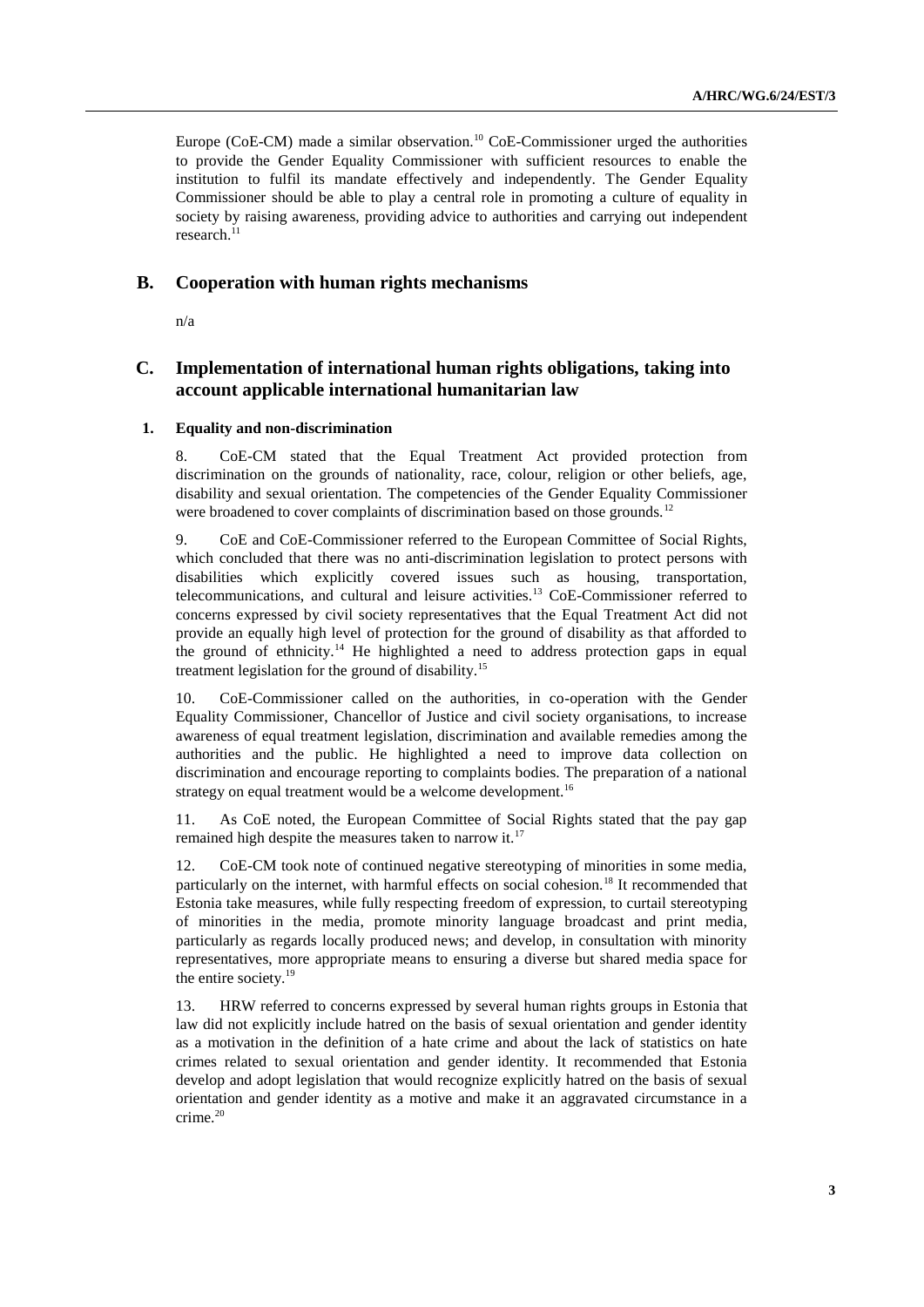#### **2. Right to life, liberty and security of the person**

14. CoE-CPT noted that according to the revised Mental Health Act, persons under guardianship could not be admitted to a psychiatric hospital solely with the consent of their guardian. While welcoming this development, CoE-CPT stated that it would be desirable for the same legal guarantee to apply also in the context of placement in social care homes as placing incapacitated persons in a social welfare institution without the benefit of the procedural safeguards provided for by law, was a questionable practice. $21$ 

15. CoE-CPT was concerned that court proceedings to renew the involuntary placement of a person in a social care home were carried out under the written procedure, without the participation of the resident concerned. It recommended that the person concerned be always heard by the judge. $22$ 

16. EU-FRA noted that Estonia had a high prevalence of violence against children.<sup>23</sup> CoE-Commissioner stated that child sexual abuse and school violence and bullying continued to be serious problems. He concluded that a systematic and firm response was necessary to address all violence and abuse against children, including internet-based abuse. CoE-Commissioner welcomed the Development Plan for Reducing Violence 2010-2014 and urged its full implementation. Children should be informed about their right to be protected from all forms of violence and about the assistance available to them as victims of violence.<sup>24</sup>

17. CoE-Commissioner stated that provisions prohibiting violence and abuse of children can be found in several laws. However, those provisions did not provide a coherent and explicit prohibition of all corporal punishment in family and institutional settings.<sup>25</sup> CoE-Commissioner stated that corporal punishment was accepted by many adults.<sup>26</sup>

18. EU-FRA noted that Estonia received recommendations to prohibit corporal punishment during the 2011 UPR.<sup>27</sup> CoE-Commissioner called upon Estonia to prohibit the corporal punishment of children in all settings through explicit legal provisions. Such a legislative ban should be supported by public education and awareness-raising campaigns advocating positive parenting and education without violence.<sup>28</sup>

#### **3. Administration of justice and the rule of law**

19. As CoE noted, CoE-Commissioner welcomed measures taken to improve access to justice, in particular reduction of court fees, the establishment of remedies for excessively lengthy proceedings and the reform of the system of legal aid.<sup>29</sup> However, he noted that the excessive length of judicial proceedings continued to be an obstacle to access to justice. $30$ CoE-Commissioner urged the prompt adoption of the new State Liability Act to ensure compensation for those court cases which are delayed for years without a valid reason. CoE-Commissioner encouraged Estonia to pursue efforts to shorten the average length of proceedings; however, in doing so, care should be taken not to compromise the quality of justice.<sup>31</sup>

20. CoE-CPT recommended ensuring that all persons detained by the police are fully informed of their fundamental rights as from the very outset of their deprivation of liberty.<sup>32</sup> It recommended that Estonia make further efforts to render fully effective in practice the right of persons deprived of their liberty by the police to inform a close relative or another third party of their situation as from the very outset of their deprivation of liberty.<sup>33</sup>

21. CoE-CPT reiterated its recommendation putting a definitive end to the practice of accommodating remand and sentenced prisoners in police detention houses.<sup>34</sup>

22. As CoE noted, while welcoming the closure of some substandard police detention houses and the opening of new facilities, the CoE-CPT criticised conditions of detention in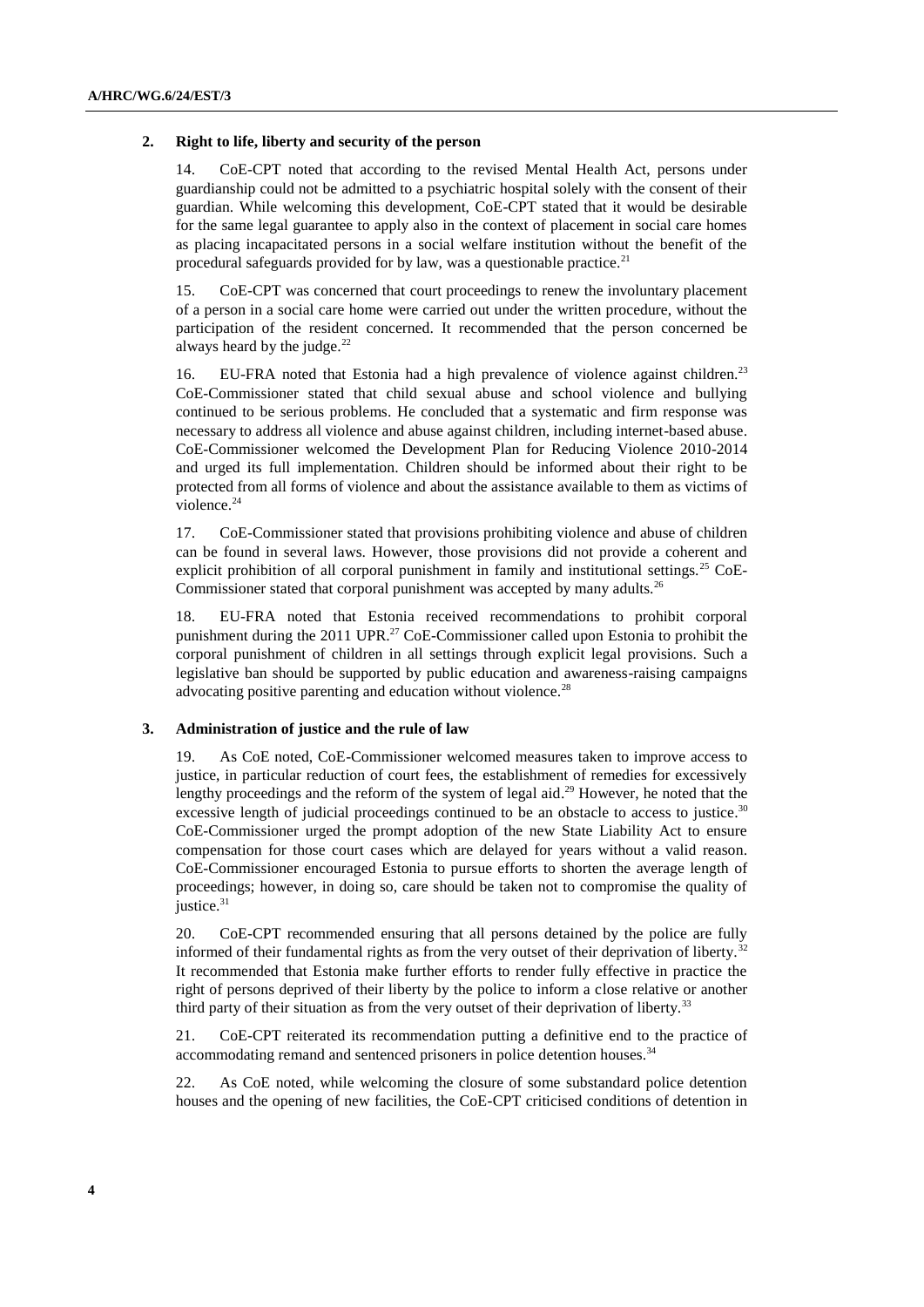certain police establishments, in particular at Haapsalu Detention House.<sup>35</sup> CoE-CPT also noted that many cells of Tallin Detention House were overcrowded.<sup>36</sup>

23. CoE-CPT recommended that the minimum standard of living space per prisoner be raised to 4 m² and that Estonia pursue vigorously its efforts to combat prison overcrowding, by placing particular emphasis on non-custodial measures in the period before the imposition of a sentence, increasing the use of alternatives to imprisonment and adopting measures facilitating the reintegration into society of persons deprived of their liberty.<sup>37</sup>

24. In 2012, CoE-CPT regretted that its recommendation made in 2007 to substantially reduce the maximum possible period of disciplinary confinement for prisoners was not implemented by the authorities. It recommended that the maximum period of solitary confinement as a punishment be no more than 14 days for a given offence, and preferably lower. Further, there should be a prohibition of sequential disciplinary sentences resulting in an uninterrupted period of solitary confinement in excess of the maximum period.<sup>38</sup>

25. CoE-CPT noted that many inmates were not aware of the existence of either the prison committee or the national preventative mechanism and that information on their role and function was not displayed in the units. It recommended that measures be taken to provide inmates with the necessary information, in a language they understand, on all existing external complaints and monitoring mechanisms.<sup>39</sup>

26. EU-FRA stated that Estonia put in place a complex set of procedural safeguards to ensure the protection of children participating in criminal proceedings. Estonia guaranteed the provision of legal aid to all children regardless of their role in the proceedings.<sup>40</sup> It noted, however, that despite legally acknowledging the concept of the best interest of the child in civil and criminal proceedings, Estonia did not develop specific criteria to determine the best interest of the child.<sup>41</sup>

27. CoE-CPT recommended that the relevant legislation be amended so as to ensure that whenever a minor is detained as a criminal suspect, the police are obliged to immediately notify the parent, guardian or curator. <sup>42</sup> It recommended ensuring that the presence of a lawyer is obligatory during police questioning of juveniles detained on suspicion of having committed a misdemeanour.<sup>43</sup>

28. CoE-CPT recommended that the maximum possible period of placement in a disciplinary cell as a punishment for juveniles be substantially reduced, preferably to a period not exceeding three days. Furthermore, whenever juveniles are subject to such a sanction, they must be guaranteed appropriate human contact throughout the duration of the measure.<sup>44</sup>

#### **4. Right to privacy, marriage and family life**

29. Privacy International (PI) stated that the Electronic Communications Act set the conditions under which service providers shall provide communication data to security, surveillance and other government agencies and grant them access to their communications networks. The law did not explicitly require that the request of personal data should be authorised by a court or other judicial body. For criminal investigations, the Code of Criminal Procedure required that surveillance of electronic communications were conducted only if this was unavoidably necessary for the achievement of the objectives of criminal proceedings. An authorisation should be given by the Prosecutor during the investigation stage and by a court if the proceedings already reached the trial stage.<sup>45</sup>

30. PI stated that surveillance carried out outside the criminal investigation did not require prior judicial authorisation. The Surveillance Act, regulating the activities of surveillance agencies, did not require a court order to authorise surveillance. Instead,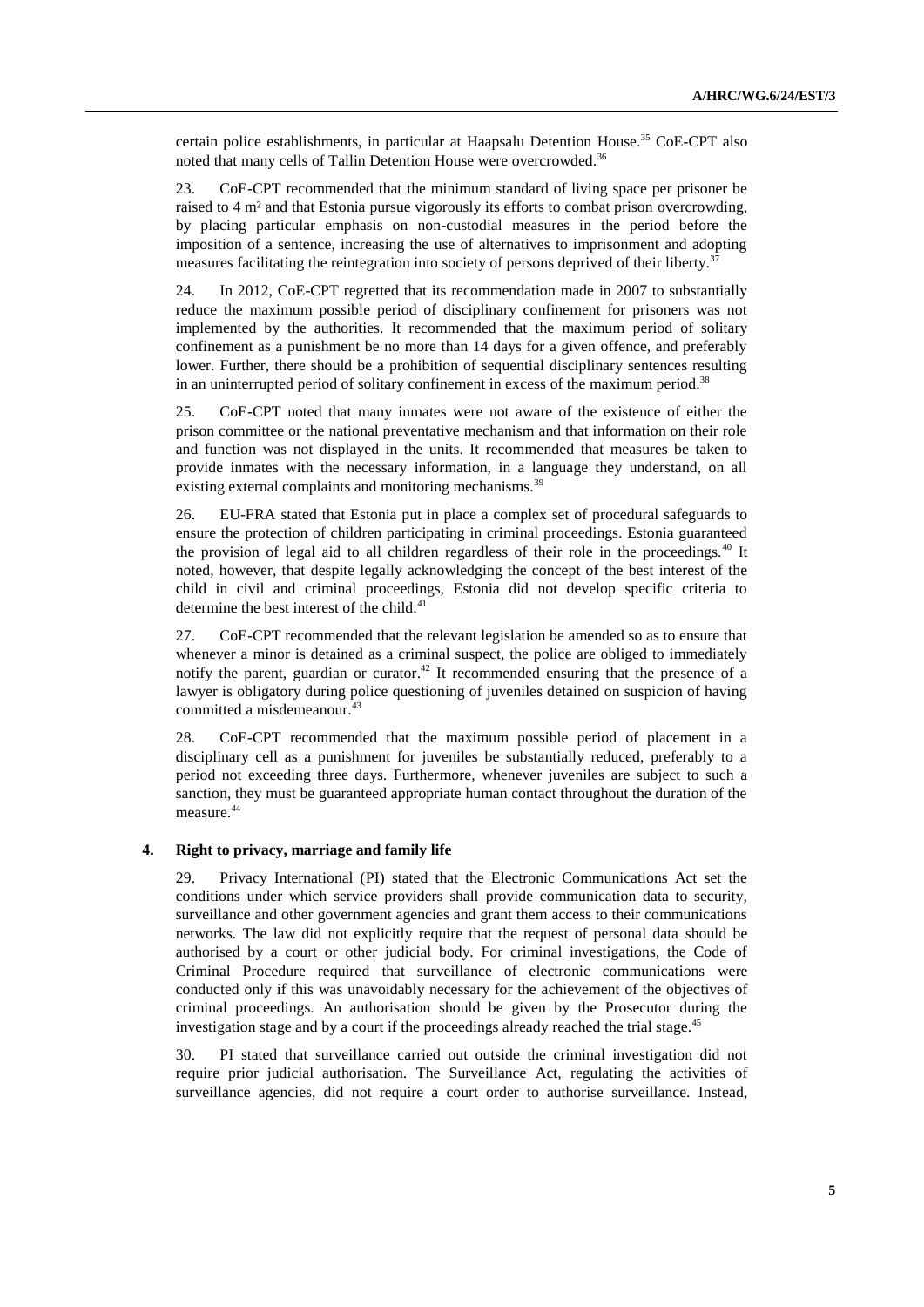surveillance proceeding shall be commenced following a decision made by the head of a surveillance agency or an authorised official.<sup>46</sup>

31. PI recommended undertaking a review of the communications surveillance laws, policies and practices with the view to upholding the right to privacy in line with international human rights standards and to requiring prior judicial authorization for any communication surveillance interfering with the right to privacy.<sup>47</sup>

32. PI referred to a report, indicating cyber-security incidents in Estonia, which raised concern for the protection of privacy, particularly as 'e-infrastructures' such as the ID-card, e-Health, and e-Voting systems collect and process a high amount of sensitive personal data.<sup>48</sup> It noted that a security evaluation of the Estonian E-Voting system showed that the architecture had alarming gaps and that it was open to cyber-attacks.<sup>49</sup> It recommended reviewing and strengthening the protection of personal data collected by the government and introducing effective data security measures to systems such as e-voting.<sup>50</sup>

33. HRW stated that the parliament passed a Co-habitation Act in 2014, which extended rights of married couples to unmarried persons, including same-sex couples. Under the new law, unmarried, including same-sex couples would be able to register their cohabitation and have access to state benefits. Registered couples would be able to adopt their partner's biological children. HRW recommended ensuring that all the preparatory work is done for the implementation of the Co-Habitation Act by the time it enters into force in January  $2016.<sup>51</sup>$ 

34. As regards alternative care for children deprived of parental care, CoE-Commissioner stressed that the system of resource allocation should be reviewed to fulfil the legal requirements for an adequate number of qualified staff for all children's homes. The recommendation of the Chancellor of Justice to establish minimum standards for the basic needs of children should be implemented. Municipalities should draw up individual case plans for each child together with the children concerned and review them regularly. Further efforts were needed to provide assistance to foster families and to prepare young persons to live independently after they have left care homes.<sup>52</sup>

#### **5. Right to participate in public and political life**

35. The Office for Democratic Institutions and Human Rights of the Organisation for Security and Co-operation in Europe (OSCE/ODIHR) stated that Estonia offered all eligible voters the possibility to vote via the Internet in all national and municipal elections since 2005. Internet voting was administered efficiently and in line with the legal framework, although additional measures can be taken to enhance transparency and accountability of the process. Since the 2011 parliamentary elections, several amendments were adopted with regard to Internet voting; including to address a number of previous OSCE/ODIHR recommendations, however, some remained outstanding.<sup>53</sup> OSCE/ODIHR made a number of recommendations in this respect.<sup>54</sup>

36. In 2015, OSCE/ODIHR noted a positive trend of parties across the political spectrum placing candidates belonging to national minorities on party lists, in some cases in prominent positions, and greater efforts by parties and candidates to reach out to Russianspeaking voters, including with campaign information in Russian. However, the National Electoral Commission website featured detailed election information only in Estonian, with some general information also available in English. Voting instructions sent to voters, as well as information in polling stations and on ballots, were only in Estonian. Some information about Internet voting was available in Russian and English.<sup>5</sup>

37. EU-FRA noted that Estonia, when ratifying CRPD, entered a declaration to Article 12, claiming that Estonia would implement the Article in accordance with its legislation, allowing restrictions on the right to vote of persons deprived of legal capacity.<sup>56</sup>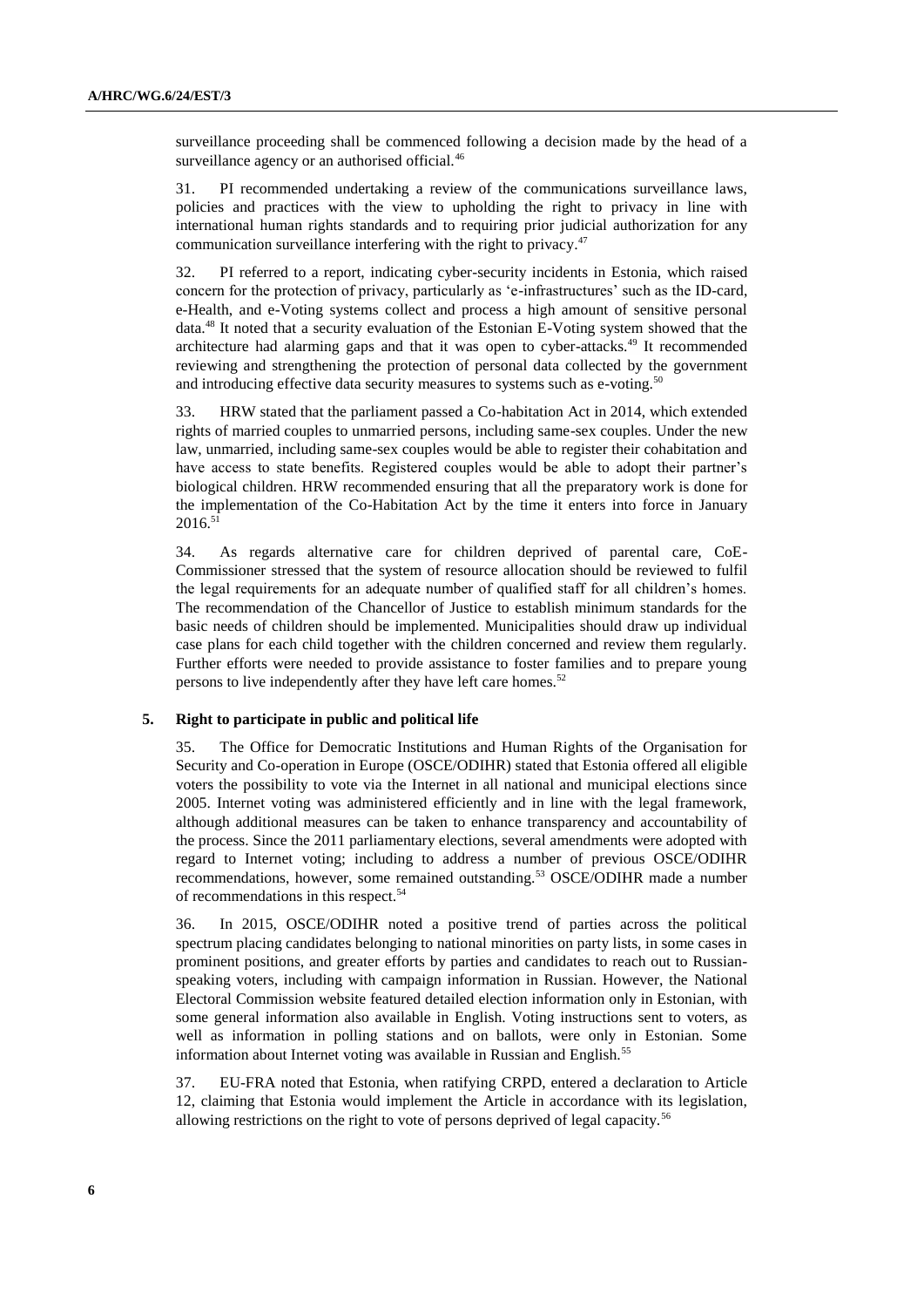#### **6. Right to social security and to an adequate standard of living**

38. In 2013, CoE-Commissioner reported that the economic crisis (2008-2010) and austerity measures resulted in higher rates of unemployment and poverty. The economic crisis had a particular negative impact on children and young persons. He expressed concern about the long-term effects of the crisis in terms of poverty and social exclusion.<sup>57</sup>

39. As CoE noted, the European Committee of Social Rights stated that the minimum levels of unemployment allowance, unemployment insurance benefit and national pension were inadequate.<sup>58</sup>

40. CoE-Commissioner encouraged Estonia to develop and adopt strategies to reduce unemployment, including among youth. Specific measures were needed to address longterm unemployment.<sup>59</sup>

41. EU-FRA stated that in 2012, Estonia adopted legislative measures which aimed to compensate a decrease in the future pension of a parent due to child rearing. Since women are more likely to take parental leave than men, this measure was expected to particularly improve pensions of women. $60$ 

42. CoE-Commissioner stated that the major challenges associated with an aging population related to the availability of long-term care and the adequacy of the old-age pension system. Particular attention should be paid to gender equality in the provision of social protection and sufficient income to older people.<sup>61</sup>

#### **7. Right to health**

43. Alliance Defending Freedom International (ADF International) stated that abortion rate had steadily declined in the last decade, however, it remained high. It recommended that Estonia inter alia pursue several actions in order to reduce the high abortion rate.<sup>62</sup>

#### **8. Persons with disabilities**

44. CoE-Commissioner welcomed the ratification of the United Nations Convention on the Rights of Persons with Disabilities and called for the preparation of a national strategy for its implementation in close co-operation with people with disabilities and organisations representing them. Inclusion in working life and access to a full range of educational opportunities should be among the priority objectives. An independent mechanism should be set up to monitor the implementation of the Convention with the active participation of persons with disabilities and their organisations.<sup>63</sup>

45. CoE-Commissioner stated that the number of persons with disabilities had risen and that the number of persons claiming disability and incapacity benefits increased. There were concerns about the sustainability of the support system. The labour inclusion of people with disabilities remained a challenge. CoE-Commissioner noted shortcomings in access to rehabilitation and social services. The number of persons living in residential institutions was low, and family carers of disabled persons needed more assistance to reduce their care burden.<sup>64</sup>

46. EU-FRA referred to information suggesting that many buildings, such as police stations, were not accessible to persons with physical disabilities.<sup>65</sup>

47. CoE-Commissioner stated that supported decision-making alternatives have to be made available to those who want assistance in making decisions or communicating them to others. Benefits for disability and incapacity should be reviewed to ensure that social protection needs and requirements for long-term sustainability are met.<sup>66</sup>

48. EU-FRA stated that sign language was recognised as an official language after ratification of CRPD.<sup>67</sup>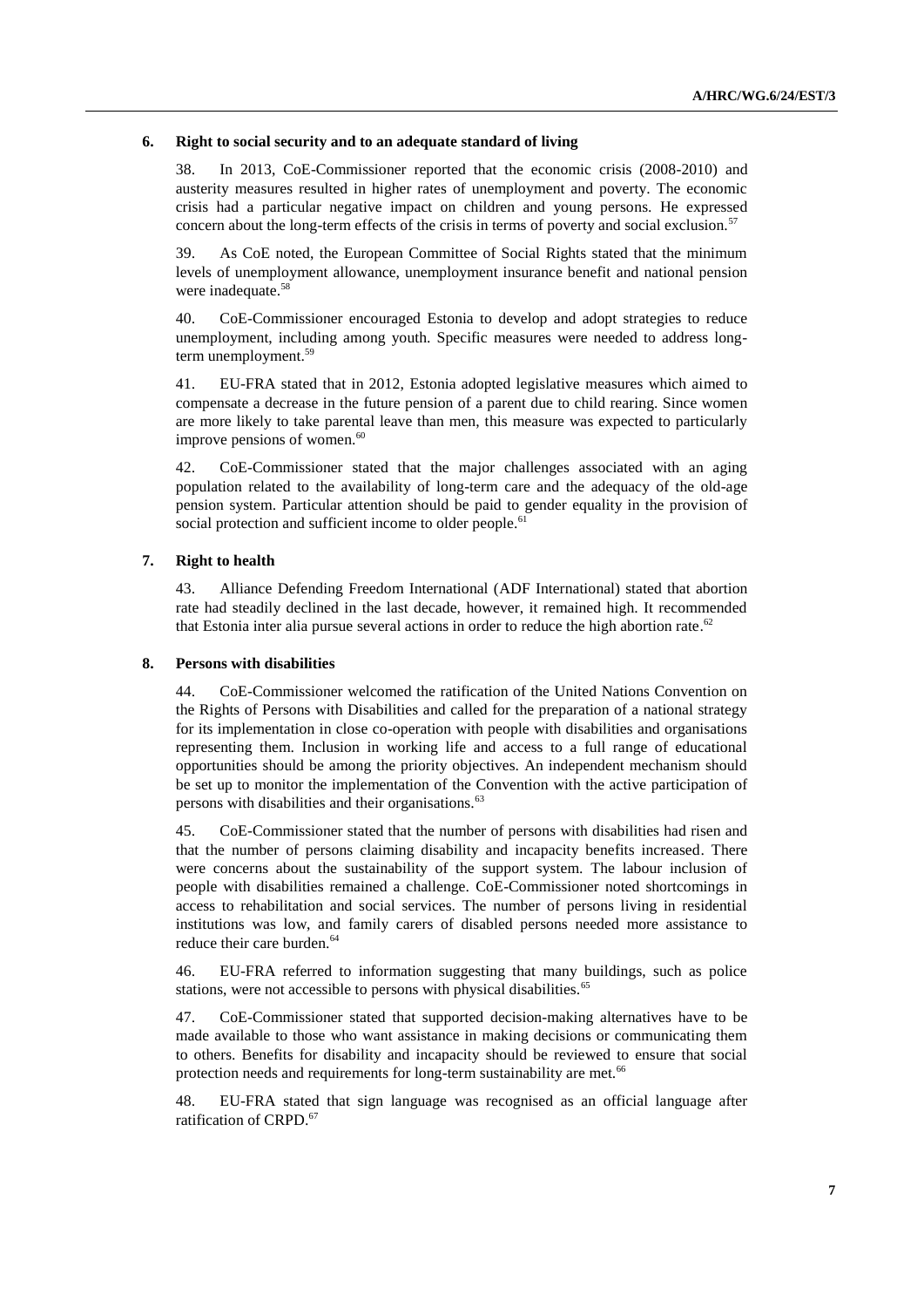#### **9. Minorities**

49. CoE-Commissioner referred to the 2011 census, indicating that the population of Estonia included 192 different ethnic groups. Of those, 68.7 percent had been ethnic Estonians, and 24.8 percent had been Russians.<sup>68</sup> CoE-Commissioner was concerned by the long-standing socio-economic gap between ethnic minorities and the majority population, which had become more pronounced following the economic crisis. It was particularly worrying that the gap was perpetuated among young people.<sup>69</sup>

50. CoE-Commissioner stated that one cause for the socio-economic gap was structural. Ethnic minorities were mostly employed in lower-paid sector and there was a regional dimension to the disparities as well, with unemployment and risk of poverty being usually the highest in the North-Eastern region where ethnic minorities constituted the majority.<sup>70</sup>

51. CoE-Commissioner stated that strict language requirements for employment in both the public and private sectors, monitored by the Language Inspectorate, had also put ethnic minorities at a disadvantage. In some cases employers used more stringent language requirements than those established by language legislation, which resulted in ethnic discrimination.<sup>71</sup>

52. CoE-CM stated that the unemployment rate among ethnic non-Estonians was still disproportionately high compared with that among Estonians. There were perceptions among non-Estonians that ethnic Estonians were the preferred candidates irrespective of qualification or language ability.<sup>72</sup> HRW stated that members of the Russian-speaking community had long alleged discrimination in hiring and that Estonian language requirement for jobs in the public and private sectors, even in heavily Russian-speaking regions, were often cited as reasons for denied employment.<sup>73</sup>

53. HRW recommended that Estonia condemn discrimination based on ethnic origin and language in employment and take active measures to prosecute such cases.<sup>74</sup> CoE-Commissioner urged Estonia to develop and implement positive measures to address the long-term unemployment and social exclusion of ethnic minorities.<sup>75</sup>

54. HRW stated that language was a primary human rights concern for the Russianspeaking minority, particularly with regard to access to employment, education, and the courts. Some Estonian language policies and practices were discriminatory.<sup>76</sup>

55. CoE-CM explained that the Language Act was amended in 2011 in order to revise and update the language regulations which had become rather complicated following a number of previous amendments. There was no comprehensive consultation with minority representatives. It stated that international recommendations for a more balanced promotion of the State language while fully guaranteeing the linguistic rights of persons belonging to national minorities were not taken into account. CoE-CM noted that the threshold for using a minority language in relations with local authorities remained at 50 percent and had been applied without flexibility.<sup>77</sup>

56. HRW recommended ending punitive functions of the Language Inspectorate and introducing constructive processes to promote the development and spread of the Estonian language, such as facilitating language learning.<sup>78</sup> Similarly, CoE-CM recommended taking a more balanced approach towards the legitimate aim of promoting the State language while ensuring the rights of persons belonging to national minorities to speak and use their languages in public, and favouring a policy of incentives over punitive methods with regards to the implementation of the Language Act.<sup>79</sup> CoE-Commissioner made a similar recommendation. He stated that the application of language requirements should allow for some flexibility, taking into account the geographical location and sector of employment concerned.<sup>80</sup>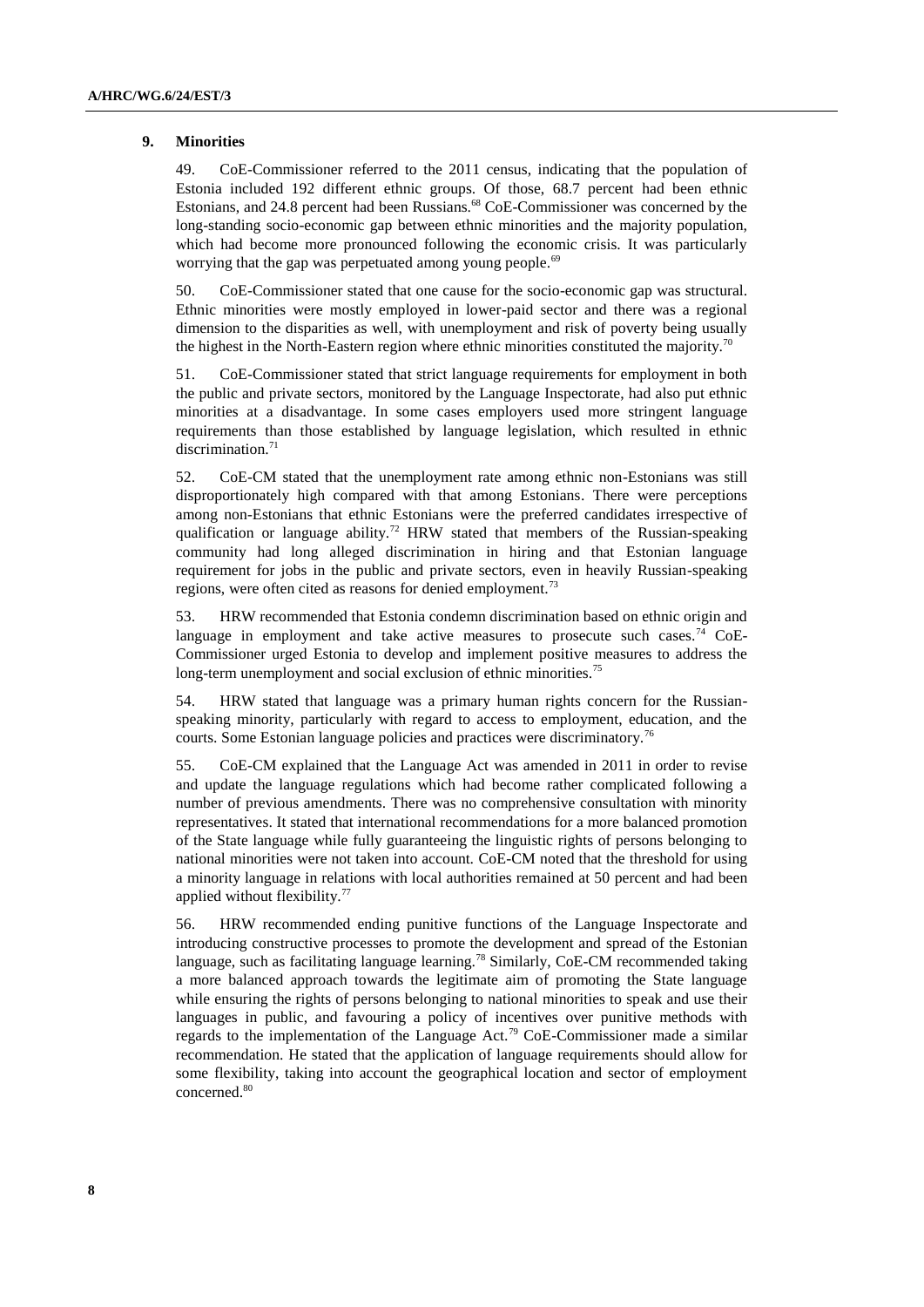57. The European Commission against Racism and Intolerance (CoE-ECRI) noted that the plan to make Estonian the primary language of education in all upper-secondary schools met with significant resistance by part of the population. It expressed view that more should be done to convince the Russian-speaking community that the reform aimed at promoting integration and not assimilation.<sup>81</sup>

58. HRW stated that in publicly-funded secondary schools, no more than 40 per cent of all course work can be taught in Russian. In regions where Russian had been spoken by a majority of the population, and where high-quality non-Russian teachers were few, the fairness of this policy seemed questionable. It referred to complains that ethnic Russian pupils did not receive an adequate education because their level of Estonian language mastery did not allow them to understand certain subjects.<sup>82</sup>

59. Furthermore, CoE-CM stated that while the Integration Strategy acknowledged the significance of education as a tool for integration and mentioned the importance of cultural diversity in the school curricula, there were insufficient multicultural elements in the curricula and textbooks and integration activities of schools centred on the promotion of State language skills of non-Estonian pupils.<sup>83</sup>

60. HRW recommended that Estonia review language policy in secondary schools and gymnasiums and ensure that non-Estonian pupils are fully ready for education in Estonian language before taking steps to transition such pupils and their schools to instruction in Estonian language. $84$  CoE-CM recommended that the transfer to Estonian as the main language of instruction in upper-secondary Russian language schools be implemented gradually and with due regard to the quality of education offered in Estonian as well as Russian language. It recommended expanding the availability of relevant teacher training courses including as regards bilingual and multicultural education.<sup>85</sup>

61. CoE-CM stated that Estonia ensure that more intercultural elements are introduced in the school curricula and expand opportunities for bilingual education to increase opportunities for contacts between the ethnic Estonian and non-Estonian communities.<sup>86</sup>

62. CoE-CM recommended expanding consultative mechanisms for persons belonging to national minorities beyond the cultural sphere; and ensuring that minority representatives are effectively involved in and have a substantial impact on all relevant processes of decision making affecting them.<sup>87</sup>

63. JS1 recalled that after the 1991 independence, the citizenship system of Estonia led to a situation of large-scale statelessness (know within the Estonia legal system as "persons with undetermined-citizenship"88) among Soviet-era settlers, mainly persons of Russian ethnicity.<sup>89</sup>

64. HRW noted that the Government countered criticism of statelessness by referring to the fact that the Russian-speaking minority enjoyed more rights than stateless residents did in other countries. It stated that while the stateless in Estonia did not enjoy the same rights as citizens, Estonia provided more protections than those foreseen in the 1954 Convention on the Status of Stateless Persons. They enjoyed permanent residence, could travel abroad and back with their stateless person identification document, were entitled to governmental social welfare benefits, and had the right to Estonian consular representation abroad.<sup>90</sup>

65. However, HRW noted that they might not occupy a number of professions, among them posts in the civil service, police, customs, and others, and might not become prosecutors, judges, notaries, and the like.<sup>91</sup> OSCE/ODIHR noted that "persons with undetermined-citizenship" had the right to vote in local elections but not the right to vote nor stand as candidates in parliamentary elections.<sup>92</sup> They could participate in party activities and donate to parties or candidates, despite a recommendation of OSCE/ODIHR,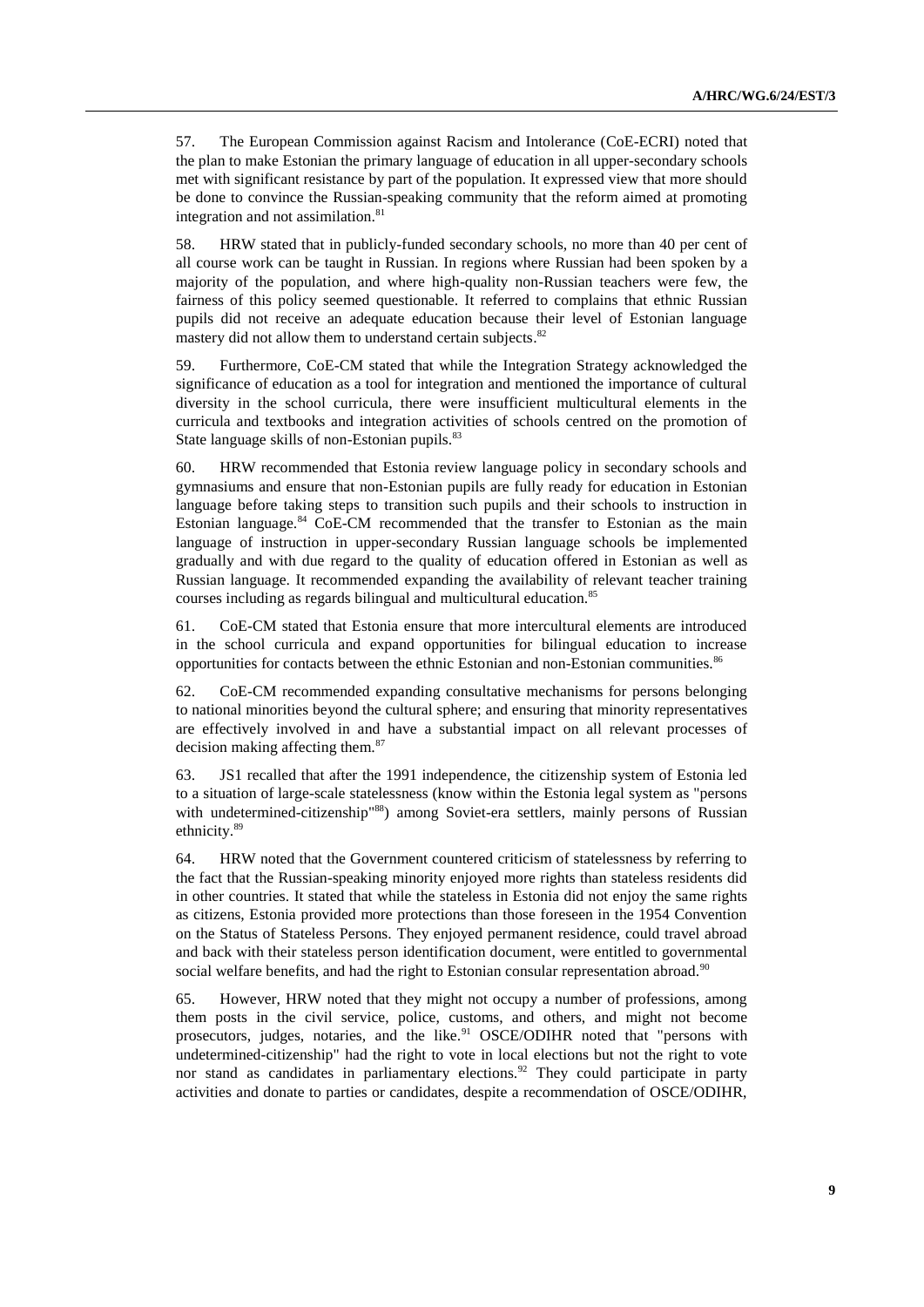but did not have the right to join political parties.<sup>93</sup> HRW concluded that stateless residents did not enjoy full political rights. JS1 made similar observations.<sup>94</sup>

66. CoE-CM stated that the number of persons without citizenship considerably decreased. However, the overall rate of naturalisation per year had been decreasing.<sup>95</sup> It stated that the non-availability of free Estonian language classes to prepare for the citizenship examination was cited as an important reason for the decrease in the rate of naturalisation among adults, particularly the elderly.<sup>96</sup>

67. OSCE/ODIHR noted that as of 1 February 2014, persons with undetermined citizenship made up 6.5 per cent of the population. The vast majority of them belonged to national minorities.<sup>97</sup>

68. JS1 noted that Estonia accepted the 2011 UPR recommendation no. 77.85 to resolve the problem of persons without citizenship and prevent such cases from arising in the future.<sup>98</sup> It stated that, since 2011, Estonia had taken considerable steps to prevent new cases of statelessness and some measures to improve access to citizenship for those currently affected by statelessness.<sup>99</sup>

69. In this respect, HRW noted that in 2015 Estonia amended the Citizenship Law to simplify naturalization requirements for several categories of people, including children.<sup>100</sup> JS1 made a similar observation.<sup>101</sup> OSCE/ODIHR stated that the 2015 amendment provided that persons over 65 years of age were exempt from the written language examination. Previously, this applied only to persons born before 1 January 1930.<sup>102</sup>

70. Furthermore, as OSCE/ODIHR explained, as of 1 January 2016, children born in Estonia to parents with undetermined citizenship, and children who are under 15 years of age, would receive Estonian citizenship through naturalization without an application by the parents.<sup>103</sup> HRW<sup>104</sup> and JS1<sup>105</sup> made similar observations.

71. HRW, however, noted that the amendments did not affect children between 16 and 18 or children born outside the country to stateless residents of Estonia.<sup>106</sup> JS1 concluded that despite the positive developments certain flaws remained in legislation and practice and that some children continued to remain at risk of becoming stateless.<sup>107</sup>

72. OSCE/ODIHR stated that the pace of naturalization of "persons with undeterminedcitizenship" remained slow.<sup>108</sup> HRW stated that language requirements remained the most significant naturalization challenge for the elderly Russian-speaking population, who were typically educated in Russian and could often manage their day-to-day lives without using Estonian. In the region of Ida-Viru, which had been the densest Russian-speaking region, Russian had been spoken by over 80 percent of population. The Estonian language had little practical application for those residents outside the naturalization process, which called into question the fairness and necessity of the language requirements for long-term residents.<sup>109</sup>

73. HRW stated that other naturalization requirements that imposed economic hardship for economically disenfranchised Russian minority groups included the income requirements and the cost of the application. Language classes to prepare for the test were not free. Naturalization costs could be waived for qualifying residents, but it was unclear how many were aware of the option.<sup>110</sup> JS1 noted that the requirement of a permanent income had not been addressed by the recent legal amendments and would continue to obstruct access to nationality and the resolution of statelessness.<sup>111</sup>

74. JS1 concluded that despite recent welcome reforms, Estonia fell short of fulfilling international obligations with respect to the right to a nationality.<sup>112</sup> HRW stated that more reform and political will were needed to end statelessness.<sup>113</sup> OSCE/ODIHR recommended that Estonia maintain and enhance its efforts to stimulate the naturalization rate among the still-large group of "persons with undetermined-citizenship".<sup>114</sup>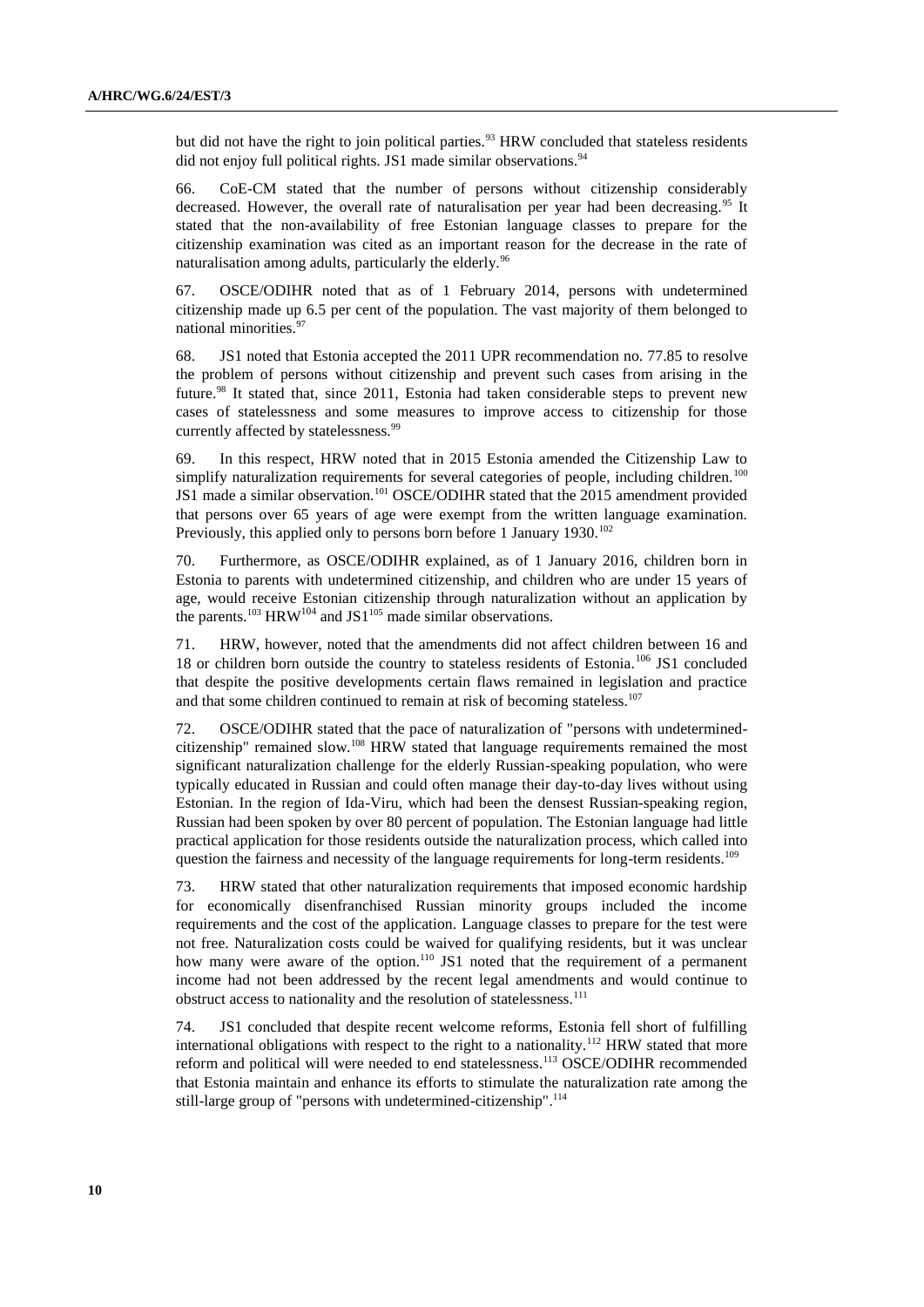75. HRW recommended amending the Citizenship Law, taking into consideration the long-term residency in Estonia of the vast majority of non-citizens, to reduce the language requirement to a minimum for all who had lived in Estonia for an extended period of time before the collapse of the USSR, abolish a language requirement for citizenship for all noncitizens born before 1940; and address the situation of children between 16 and 18 and children born outside the country to stateless residents of Estonia.<sup>115</sup> JS1 made similar recommendations.<sup>116</sup>

76. JS1 recommended establishing a statelessness determination procedure to ensure that protection is provided to stateless persons whose situation is not regulated by those measures relating to the persons with undetermined citizenship.<sup>117</sup>

#### **10. Migrants, refugees and asylum seekers**

77. HRW stated that Estonia maintained a minimalist refugee policy and granted asylum only to a few dozen asylum seekers per year. It referred to information indicating that detention facilities and centers for asylum seekers had been overcrowded. In addition, asylum seekers encountered serious obstacles in receiving translation support in their language during refugee status determination interviews.<sup>118</sup>

78. HRW recommended that Estonia make improvements and upgrade detention facilities and holding centers for asylum seekers to avoid further overcrowding and guarantee refugees and asylum seekers adequate living conditions; and ensure that all asylum seekers receive translation services in their native languages at their request for their refugee status determination interviews. $119$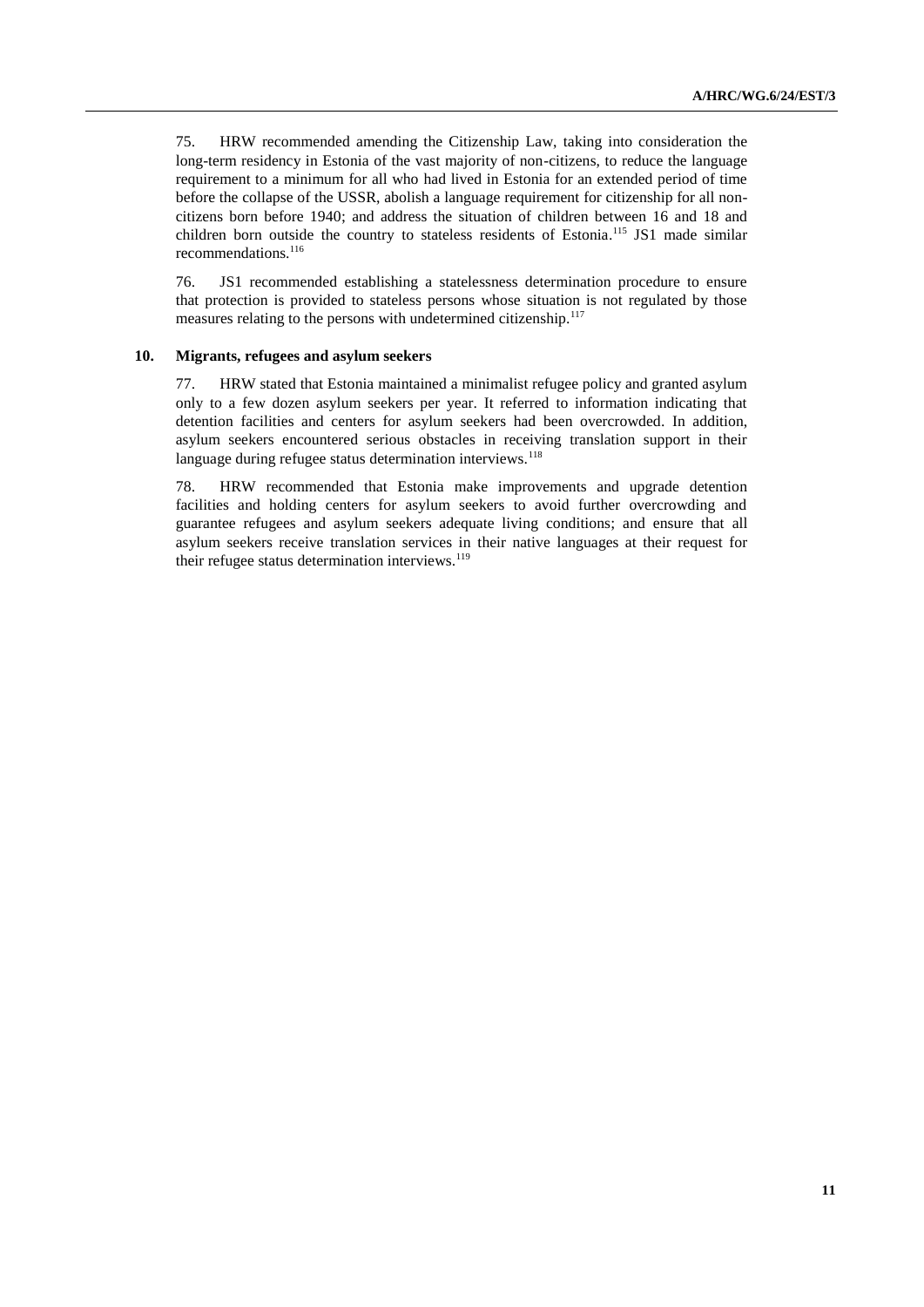## *Notes*

|   | original submissions are available at: www.ohchr.org.<br>Civil society | The stakeholders listed below have contributed information for this summary; the full texts of all                          |  |
|---|------------------------------------------------------------------------|-----------------------------------------------------------------------------------------------------------------------------|--|
|   | Individual submissions:                                                |                                                                                                                             |  |
|   | <b>ADF</b> International<br><b>HRW</b>                                 | Alliance Defending Freedom International, Geneva (Switzerland);<br>Human Rights Watch, New York (United States of America); |  |
|   | PI                                                                     | Privacy International, London (United Kingdom of Great Britain<br>and Northern Ireland);                                    |  |
|   | Joint submissions:                                                     |                                                                                                                             |  |
|   | JS1                                                                    | Joint submission 1 submitted by: Legal Information Centre for                                                               |  |
|   |                                                                        | Human Rights, Tallinn (Estonia); European Network on                                                                        |  |
|   |                                                                        | Statelessness, London (United Kingdom) and Institute on                                                                     |  |
|   |                                                                        | Statelessness and Inclusion, Eindhoven (Netherlands);                                                                       |  |
|   | Regional intergovernmental organization(s):                            |                                                                                                                             |  |
|   | CoE                                                                    | Council of Europe, Strasbourg (France);                                                                                     |  |
|   |                                                                        | Attachments:                                                                                                                |  |
|   |                                                                        | (CoE-Commissioner) Special Report by Mr. Nils Muižnieks,                                                                    |  |
|   |                                                                        | Commissioner for Human Rights of the Council of Europe,                                                                     |  |
|   |                                                                        | following his visit to Estonia from 25 to 27 March 2013,                                                                    |  |
|   |                                                                        | Strasbourg, CommDH (2013) 12;                                                                                               |  |
|   |                                                                        | CoE-CM) Resolution of the Committee of Ministers on the                                                                     |  |
|   |                                                                        | implementation of the Framework Convention for the Protection                                                               |  |
|   |                                                                        | of National Minorities by Estonia, adopted at the 1145th meeting<br>of the Ministers' Deputies (CM/ResCMN (2012) 9);        |  |
|   |                                                                        | (CoE-ECRI: Conclusions) European Commission against Racism                                                                  |  |
|   |                                                                        | and Intolerance's conclusions on the implementation of the                                                                  |  |
|   |                                                                        | recommendations in respect of Estonia subject to interim follow-                                                            |  |
|   |                                                                        | up, adopted on 4 December 2012, CRI (2013) 5;                                                                               |  |
|   |                                                                        | (CoE-CPT) Report to the Estonian Government on the visit to                                                                 |  |
|   |                                                                        | Estonia carried out by the European Committee for the Prevention                                                            |  |
|   |                                                                        | of Torture and Inhuman or Degrading Treatment or Punishment                                                                 |  |
|   |                                                                        | from 30 May to 6 June, 2012, CPT/Inf (2014)1;                                                                               |  |
|   | <b>EU-FRA</b>                                                          | European Union Agency for Fundamental Rights, Vienna                                                                        |  |
|   |                                                                        | (Austria);                                                                                                                  |  |
|   | <b>OSCE/ODIHR</b>                                                      | Office for Democratic Institutions and Human Rights of the                                                                  |  |
|   |                                                                        | Organisation for Security and Co-operation in Europe, Warsaw,                                                               |  |
|   |                                                                        | Poland.                                                                                                                     |  |
|   |                                                                        | Attachment:                                                                                                                 |  |
|   |                                                                        | (OSCE/ODIHR: Report 2015) Election Expert Team Final Report,                                                                |  |
|   |                                                                        | Parliamentary Elections on 1 March, 2015, Warsaw, 26 May,                                                                   |  |
|   |                                                                        | 2015.                                                                                                                       |  |
| 3 | JS1, p. 2, para. 8. See also HRW, p. 1.                                |                                                                                                                             |  |
|   | HRW, p. 2. See also JS1, p. 8, para 10 (a).                            |                                                                                                                             |  |

- $4$  EU-FRA, p. 4.
- $5 \text{ CoE-Commissioner, para. } 66.$
- $6 \text{COE-Commissioner, para. } 75.$
- $7$  CoE-CPT, para. 9.
- <sup>8</sup> CoE-Commissioner, para. 70.
- <sup>9</sup> CoE-Commissioner, para. 71.
- $10$  CoE-CM, para. 1 (b).
- $11$  CoE-Commissioner, para. 71. See also CoE-CM, para. 2.
- $12$  CoE-CM, para. 1 (a).
- <sup>13</sup> CoE, p. 7 and CoE-Commissioner, para. 17.
- <sup>14</sup> CoE-Commissioner, para. 17.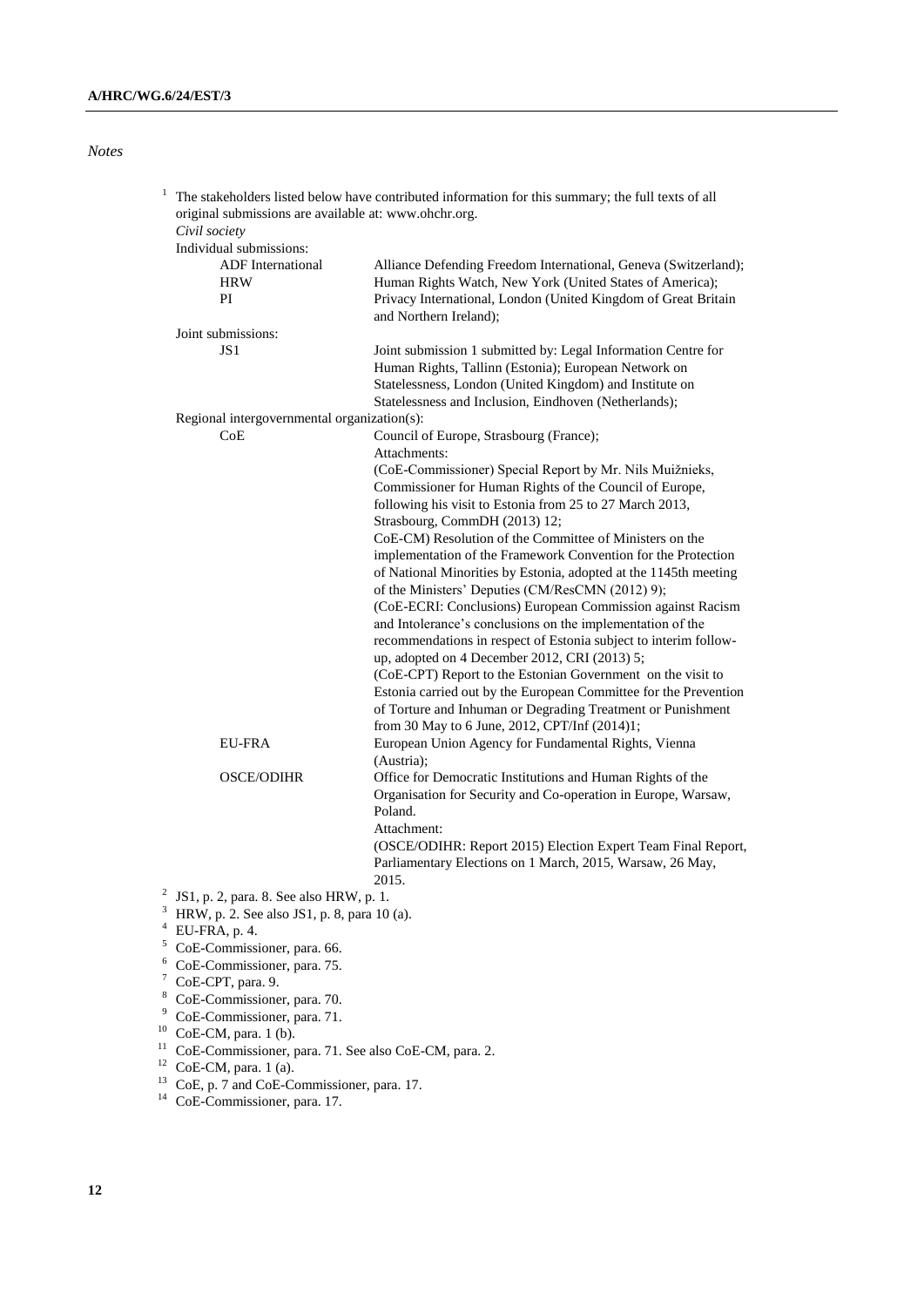- <sup>15</sup> CoE-Commissioner, para. 46.
- <sup>16</sup> CoE-Commissioner, para. 73.
- CoE, p. 8.
- CoE-CM, para. 1 (b).
- <sup>19</sup> CoE-CM, para. 2.
- HRW, p. 4.
- CoE-CPT, paras 136 and 142.
- CoE-CPT, para. 141.
- $^{23}$  EU-FRA, p. 12.
- <sup>24</sup> CoE-Commissioner, paras. 101 and 111. See also CoE, p. 5.
- <sup>25</sup> CoE-Commissioner, para. 98.
- <sup>26</sup> CoE-Commissioner, para. 99. See also CoE, p. 9.
- EU-FRA, p. 10.
- <sup>28</sup> CoE-Commissioner, para. 110.
- CoE, p.6.
- <sup>30</sup> CoE-Commissioner, para. 33.
- <sup>31</sup> CoE-Commissioner, para. 52.
- CoE -CPT, para. 27.
- CoE -CPT, para. 18.
- <sup>34</sup> CoE-CPT, para. 11 and CoE, p. 1.
- CoE, p. 1. See also CoE-CPT, paras. 28-33.
- CoE -CPT, para. 33.
- CoE-CPT, para. 44. See also paras. 34 and 53.
- CoE -CPT, para. 95.
- <sup>39</sup> CoE-CPT, para. 102.
- $^{40}$  EU-FRA, p. 7.
- EU-FRA, p. 7.
- CoE-CPT, para. 20 and p. 62.
- CoE-CPT, para. 22 and p. 62.
- CoE -CPT, para. 95.
- PI, paras. 16 and 20.
- PI, para. 21.
- PI, para. 29.
- <sup>48</sup> PI, paras. 26-27.
- PI, p. 28.
- PI, para. 29.
- HRW, p. 4.
- <sup>52</sup> CoE-Commissioner, para. 109.
- OSCE/ODIHR Report 2015, p. 1.
- OSCE/ODIHR Report 2015, pp. 13 and 14.
- OSCE/ODIHR Report 2015, p. 2.
- EU -FRA, p. 11.
- <sup>57</sup> CoE-Commissioner, paras. 9, 10 and 40.
- CoE, p. 7.
- CoE -Commissioner, para. 44.
- EU-FRA, p. 14.
- <sup>61</sup> CoE-Commissioner, para. 47.
- ADF, paras. 5 and 22.
- <sup>63</sup> CoE-Commissioner, para. 45.
- CoE -Commissioner, paras. 14, 15 and 18.
- $^{65}$  EU-FRA, p. 7.
- CoE -Commissioner, para. 46.
- EU-FRA, p. 6.
- CoE -Commissioner, para. 24.
- CoE -Commissioner, para. 48.
- CoE -Commissioner, para. 26.